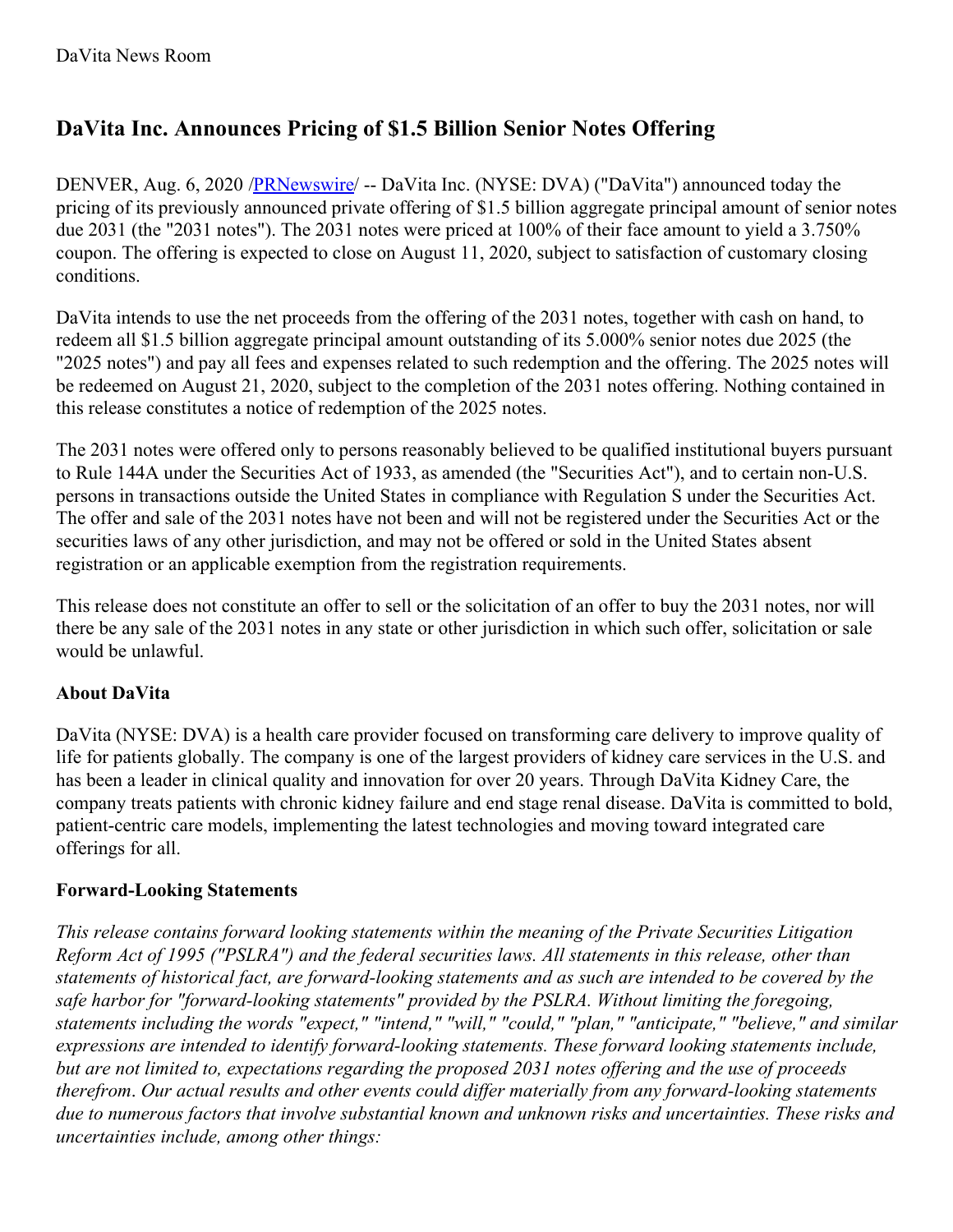- risks related to the proposed 2031 notes offering, including the effect of the debt markets on the *of ering and our ability to satisfy the closing conditions to the of ering;*
- *the continuing impact of the dynamic and rapidly evolving novel coronavirus (COVID-19) pandemic, including, without limitation, on our patients, teammates, physician partners, suppliers, business, operations, reputation, financial condition and results of operations, the government's response to the COVID-19 pandemic, and the consequences of an extended economic downturn resulting from the* impacts of COVID-19, any of which may also have the effect of heightening many of the other risks *and uncertainties discussed below;*
- *our need, ability and willingness to utilize any funds received under the Coronavirus Aid Relief, and Economic Security Act (CARES Act) or subsequent legislation, and the consequences of our decisions with respect thereto;*
- *the concentration of profits generated by higher-paying commercial payor plans for which there is continued downward pressure on average realized payment rates, and a reduction in the number or percentage of our patients under such plans, including without limitation as a result of restrictions or prohibitions on the use and/or availability of charitable premium assistance, which may result in the loss of revenues or patients, or our making incorrect assumptions about how our patients will respond to any change in financial assistance from charitable organizations;*
- *noncompliance by us or our business associates with any privacy or security laws or any security breach by us or a third party involving the misappropriation, loss or other unauthorized use or disclosure of confidential information;*
- *the extent to which the ongoing implementation of healthcare reform, or changes in or new legislation, regulations or guidance, enforcement thereof or related litigation result in a reduction in coverage or reimbursement rates for our services, a reduction in the number of patients enrolled in higher-paying commercial plans, or that are enrolled in or select Medicare Advantage plans, or other material impacts to our business; or our making incorrect assumptions about how our patients will respond to any such developments;*
- *a reduction in government payment rates under the Medicare End Stage Renal Disease program or other government-based programs and the impact of the Medicare Advantage benchmark structure;*
- *risks arising from potential and proposed federal and/or state legislation, regulation, ballot, executive action or other initiatives, including such initiatives related to healthcare and/or labor matters, such as Proposition 23 in California;*
- *the impact of the upcoming election cycle, the political environment and related developments on the current healthcare marketplace and on our business, including with respect to the future of the Af ordable Care Act, the exchanges and many other core aspects of the current healthcare marketplace;*
- *our ability to successfully implement our strategy with respect to home-based dialysis, including maintaining our existing business and further developing our capabilities in a complex and highly regulated environment;*
- *changes in pharmaceutical practice patterns, reimbursement and payment policies and processes, or pharmaceutical pricing, including with respect to calcimimetics;*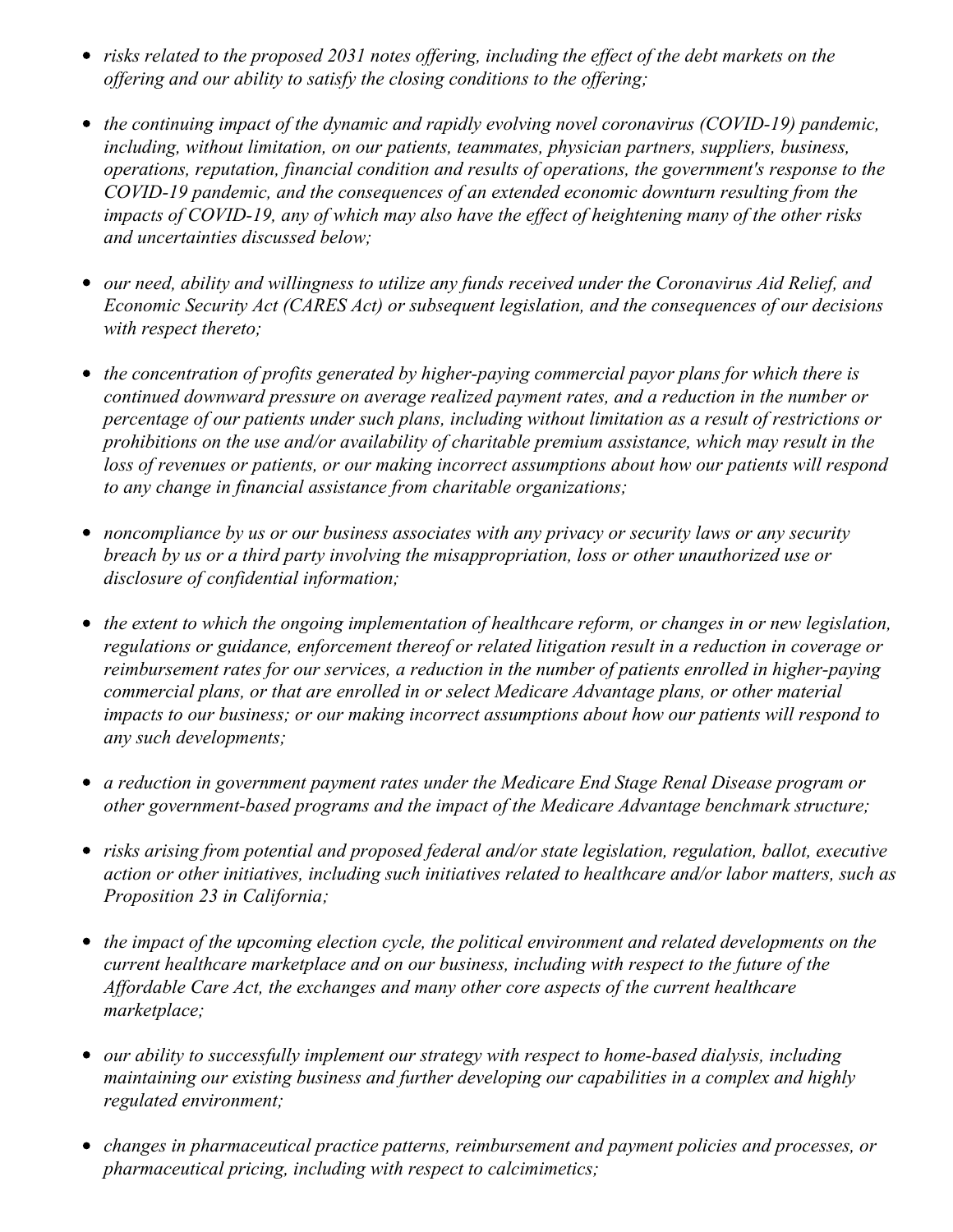- *legal and compliance risks, such as our continued compliance with complex government regulations;*
- *continued increased competition from dialysis providers and others, and other potential marketplace changes;*
- *our ability to maintain contracts with physician medical directors, changing af iliation models for physicians, and the emergence of new models of care introduced by the government or private sector that may erode our patient base and reimbursement rates, such as accountable care organizations, independent practice associations and integrated delivery systems;*
- *our ability to complete acquisitions, mergers or dispositions that we might announce or be considering,* on terms favorable to us or at all, or to integrate and successfully operate any business we may acquire *or have acquired, or to successfully expand our operations and services in markets outside the United States, or to businesses outside of dialysis;*
- *uncertainties related to potential payments and/or adjustments under certain provisions of the equity*  $\bullet$ *purchase agreement for the sale of our DaVita Medical Group (DMG) business, such as post-closing adjustments and indemnification obligations;*
- *the variability of our cash flows; including without limitation any extended billing or collections* cycles; the risk that we may not be able to generate or access sufficient cash in the future to service our indebtedness or to fund our other liquidity needs; and the risk that we may not be able to refinance our *indebtedness as it becomes due, on terms favorable to us or at all;*
- *factors that may impact our ability to repurchase stock under our stock repurchase program and the timing of any such stock repurchases;*
- *risks arising from the use of accounting estimates, judgments and interpretations in our financial statements;*
- *impairment of our goodwill, investments or other assets; and*
- uncertainties associated with the other risk factors set forth in Part I, Item 1A. of our Annual Report on Form 10-K for the year ended December 31, 2019, Part II, Item 1A. of our Quarterly Reports on Form *10-Q for the periods ended March 31, 2020 and June 30, 2020, and the other risks and uncertainties discussed in any subsequent reports that we file or furnish with the Securities and Exchange Commission from time to time.*

*The forward-looking statements should be considered in light of these risks and uncertainties. All forward*looking statements in this release are based solely on information currently available to us on the date of this *release. We undertake no obligation to publicly update or revise any forward-looking statements, whether as a result of changed circumstances, new information, future events or otherwise.*

Contact: Jim Gustafson Investor Relations DaVita Inc. [jim.gustafson@davita.com](mailto:jim.gustafson@davita.com)

SOURCE DaVita